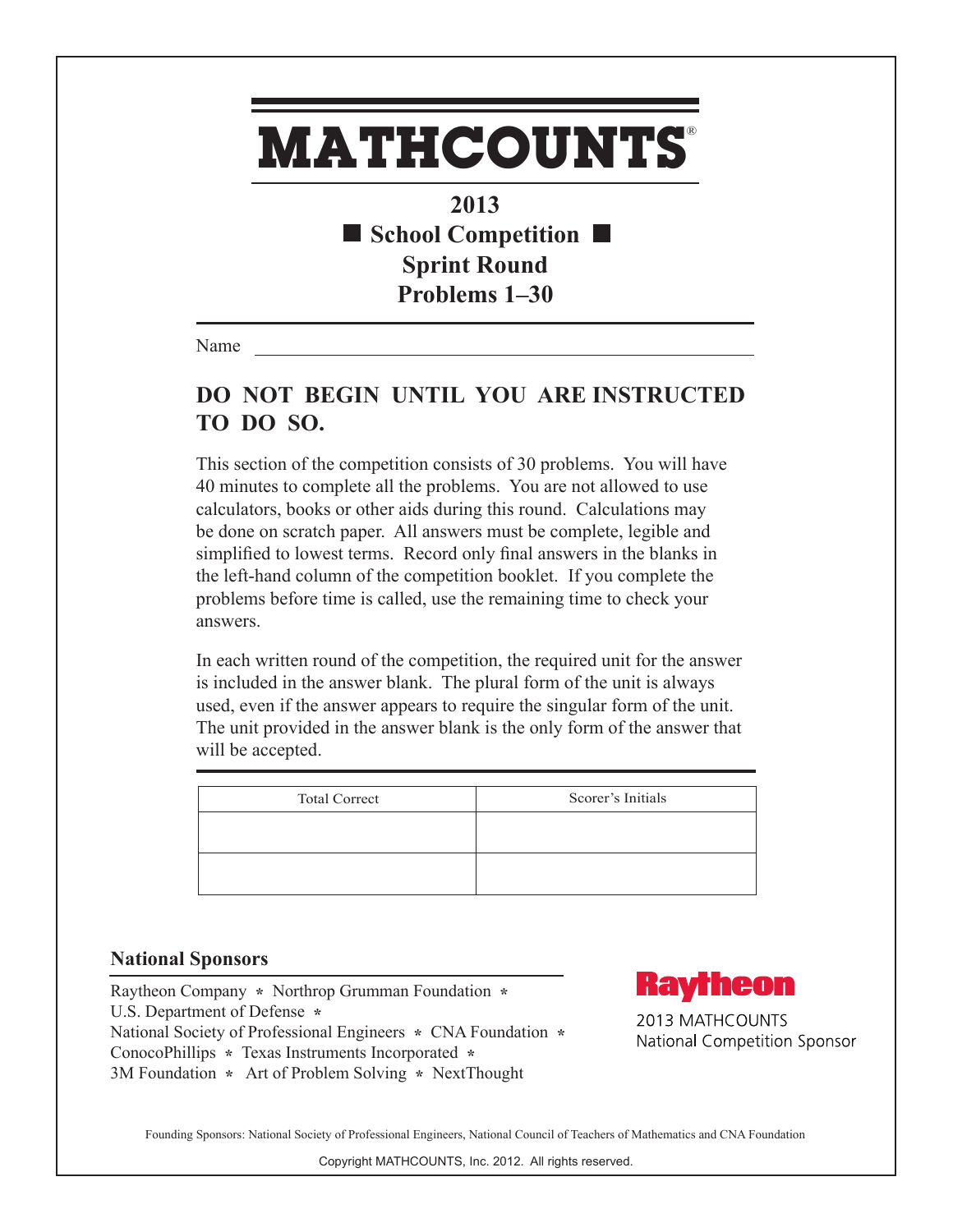| 1.                  | What is the value of $2 + 3 \times 4 - 5$ ?                                                                                                                                                                                                                                                                                                            |
|---------------------|--------------------------------------------------------------------------------------------------------------------------------------------------------------------------------------------------------------------------------------------------------------------------------------------------------------------------------------------------------|
| 2.<br>$\mathcal{S}$ | Barb, Dianna, Tina, Pat and Kera decide to go to lunch to celebrate Kera's<br>birthday. They agree to split the bill equally. With tax and tip, the bill is \$71.20.<br>However, at the last minute, Kera's friends decide to pay her share and split<br>the bill evenly among the four of them. What total amount does each of Kera's<br>friends pay? |
| 3.<br>degrees       | In right triangle ABC what is the arithmetic mean (average), in degrees, of the<br>measures of the two smallest angles?                                                                                                                                                                                                                                |
| $\overline{4}$ .    | An 8-inch by 10-inch photo is placed inside a frame with inner dimensions of<br>10 inches by 12 inches. What fraction of the interior area is occupied by the<br>photo? Express your answer as a common fraction.                                                                                                                                      |
| 5.<br>cups          | Cleo's recipe for a dozen cupcakes calls for 1 cup of sugar. How many cups<br>of sugar are needed to make 30 cupcakes? Express your answer as a mixed<br>number.                                                                                                                                                                                       |
|                     |                                                                                                                                                                                                                                                                                                                                                        |

Copyright MATHCOUNTS, Inc. 2012. All rights reserved. 2013 School Sprint Round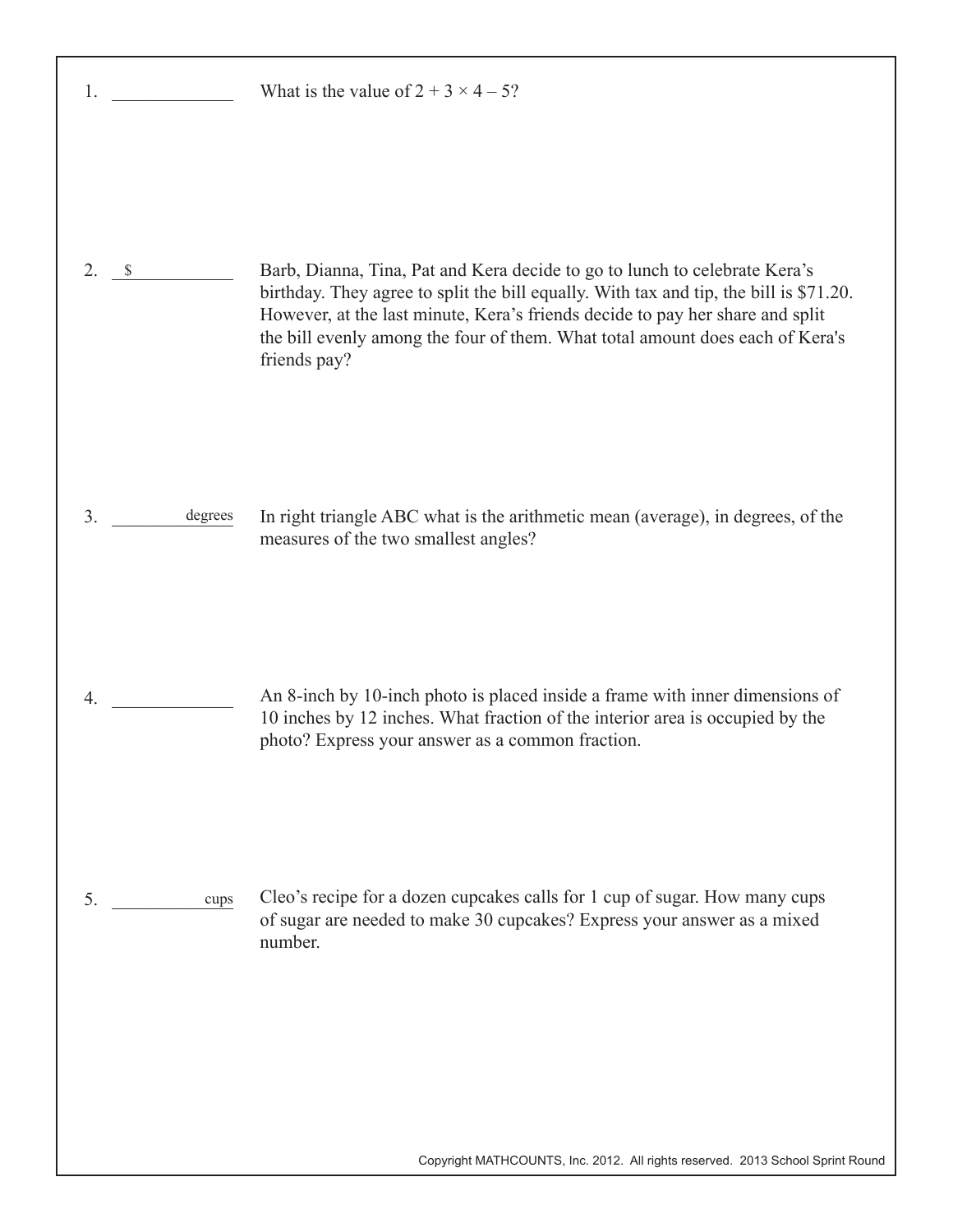| 6.<br>minutes | If 4 birds eat 4 worms in 4 minutes, how many minutes will it take 32 birds to<br>eat 32 worms?                                                                                                                                                                                                                                                                                                                                    |
|---------------|------------------------------------------------------------------------------------------------------------------------------------------------------------------------------------------------------------------------------------------------------------------------------------------------------------------------------------------------------------------------------------------------------------------------------------|
| 7.<br>days    | Gretchen is trying to row her boat 20 miles up a river from the starting line to<br>the finish line of a race. Gretchen starts out each morning at 7 a.m. and rows 10<br>miles upstream. Each night she floats 5 miles downstream. How many days will<br>it take for Gretchen to get to the finish line?                                                                                                                           |
| 8.            | What number, when added to 1 and then divided by 7, has a result of 2?                                                                                                                                                                                                                                                                                                                                                             |
| 9.<br>people  | <b>Preferred Ice Cream Flavor</b><br>One hundred people were asked which flavor of<br>ice cream they prefer out of chocolate, strawberry<br>Strawberry<br>Chocolate<br>25%<br>and vanilla. Based on the results shown, how<br>many more people surveryed prefer chocolate<br>45%<br>than prefer strawberry?<br>30%<br>Vanilla                                                                                                      |
| 10. Point     | B<br>$\mathcal{C}$<br>A<br>A machine needs to be programmed to lay a single,<br>continuous line of glue covering all of the segments<br>of the pattern shown. The letters identify the points<br>Н<br>where the glue path can change direction. There<br>is only one ending point for any path that starts<br>at G, covers all segments, and never retraces any<br>segment. At what point will every such path end?<br>E<br>F<br>D |
|               | Copyright MATHCOUNTS, Inc. 2012. All rights reserved. 2013 School Sprint Round                                                                                                                                                                                                                                                                                                                                                     |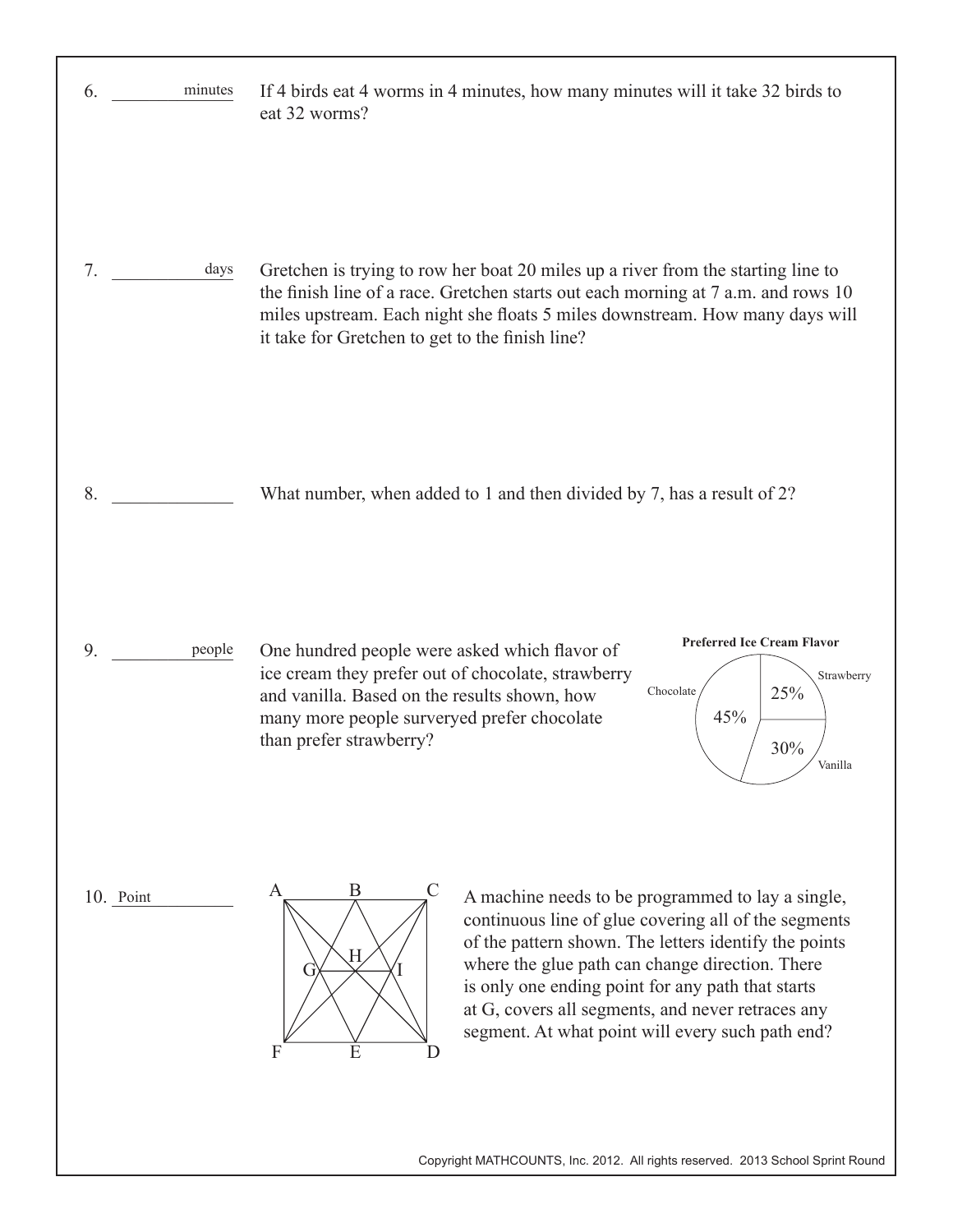| 11.          | What common fraction is equivalent to $0.6\%$ ?                                                                                                                                                                                                                                                                                                                                                                                                                                                                                                                                  |
|--------------|----------------------------------------------------------------------------------------------------------------------------------------------------------------------------------------------------------------------------------------------------------------------------------------------------------------------------------------------------------------------------------------------------------------------------------------------------------------------------------------------------------------------------------------------------------------------------------|
| 12. students | At the annual music festival, the number of Bayview Middle School students<br>competing in the band, chorus and orchestra competitions is 14, 13 and 17<br>students, respectively. Four students will compete in all three competitions.<br>Five students will compete in the band and chorus competitions. Six students<br>will compete in the band and orchestra competitions. Seven students will<br>compete in the chorus and orchestra competitions.<br>Chorus<br>Band<br>How many students from Bayview Middle School<br>will compete in this music festival?<br>Orchestra |
| 13.<br>ways  | Marie likes to jump up steps. She can jump up one step at a time, two steps at a<br>time, or a combination of both. How many different ways can she jump up a set                                                                                                                                                                                                                                                                                                                                                                                                                |
|              | of five steps?                                                                                                                                                                                                                                                                                                                                                                                                                                                                                                                                                                   |
| 14. S        | The Writing Emporium sells pencils and pens individually. Alana buys a pencil<br>and two pens for \$1.10. Jeffrey buys two pencils and a pen for \$1.00. How<br>much does Edward spend to buy six pencils and six pens from the Writing<br>Emporium?                                                                                                                                                                                                                                                                                                                             |
| days<br>15.  | Using the Mayan calendar, a uinal is 20 days, and a tun is 18 uinals. How many<br>days are in 2 tuns?                                                                                                                                                                                                                                                                                                                                                                                                                                                                            |
|              |                                                                                                                                                                                                                                                                                                                                                                                                                                                                                                                                                                                  |

Copyright MATHCOUNTS, Inc. 2012. All rights reserved. 2013 School Sprint Round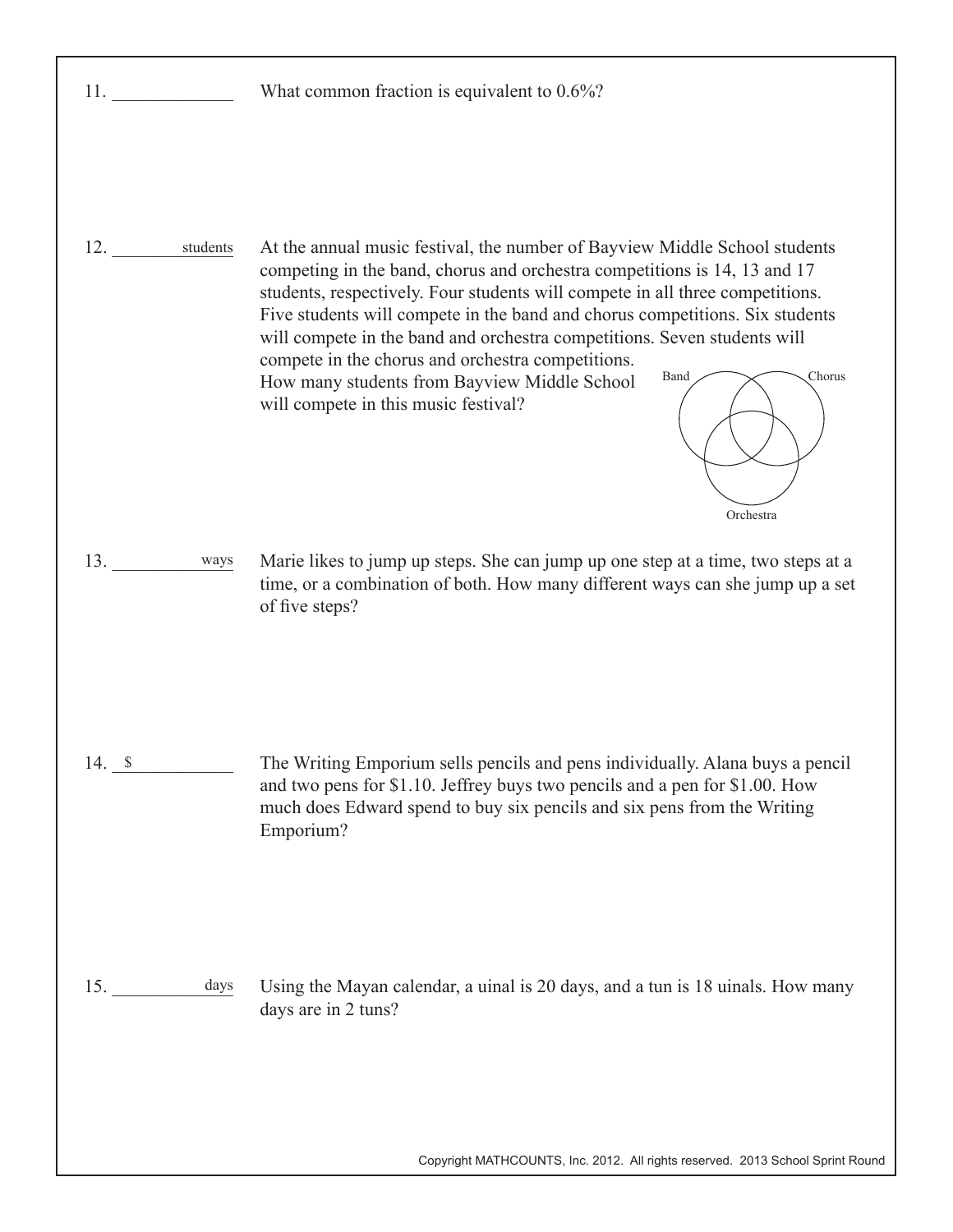| students<br>16.       | The student body at Central Middle School consists of 303 eighth graders,<br>312 seventh graders and 285 sixth graders. Ten percent of the students<br>responded to a poll that asked when Field Day should take place. Of those who<br>responded, 30% were in favor of having Field Day take place on the last day<br>of school. How many students who responded to the poll were not in favor of<br>Field Day taking place on the last day of school?                       |
|-----------------------|-------------------------------------------------------------------------------------------------------------------------------------------------------------------------------------------------------------------------------------------------------------------------------------------------------------------------------------------------------------------------------------------------------------------------------------------------------------------------------|
| 17.<br>field<br>goals | Last season the Descartes Middle School football team scored 36 times, earning<br>a total of 212 points. The team scored only field goals, each worth 3 points, and<br>touchdowns, each worth 7 points (including all extra points). How many field<br>goals did the team score last season?                                                                                                                                                                                  |
| 18. deliveries        | Fatima plans to resume her summer job at the local supermarket, which<br>requires the use of her personal vehicle to deliver groceries. Including tips,<br>Fatima earns an average of \$9.00 per delivery, and she anticipates spending<br>\$298 each month on gas and vehicle maintenance. If Fatima will work for three<br>months, what is the minimum number of deliveries she must make to earn<br>\$3286 for tuition and cover her gas and vehicle maintenance expenses? |
| 19.                   | What expression represents $5x(1 + 7y) + x(y - 5)$ when it is written in simplest<br>form in terms of $x$ and $y$ ?                                                                                                                                                                                                                                                                                                                                                           |
| 20.                   | Estefan brings two bags of sandwiches to a party. One bag contains 6 peanut<br>butter sandwiches, 4 cheese sandwiches and 2 ham sandwiches. The other bag<br>contains 4 peanut butter sandwiches, 2 cheese sandwiches, 4 ham sandwiches<br>and 2 chicken salad sandwiches. If John picks one sandwich from each bag at<br>random, what is the probability both will be peanut butter sandwiches? Express<br>your answer as a common fraction.                                 |

Copyright MATHCOUNTS, Inc. 2012. All rights reserved. 2013 School Sprint Round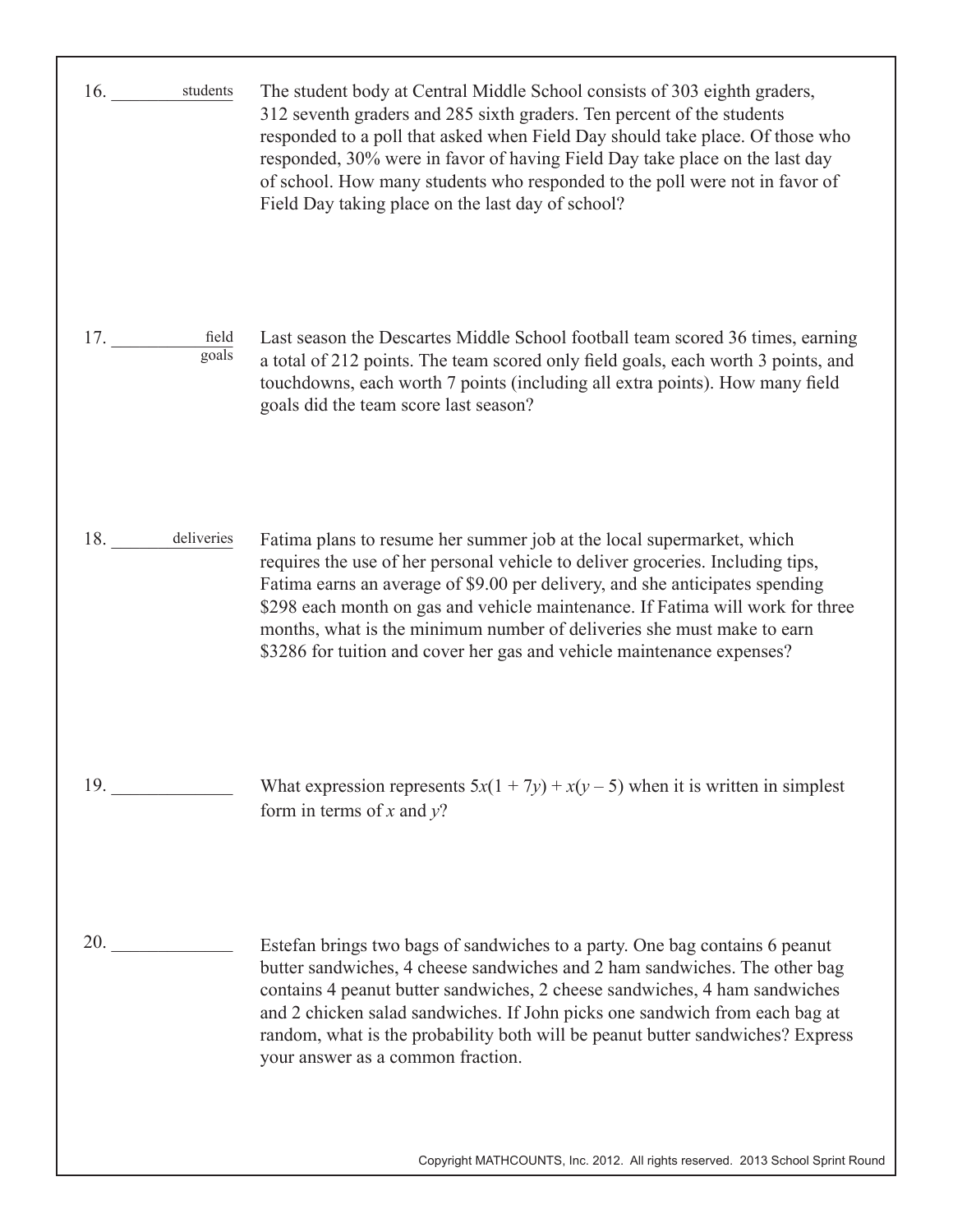| units <sup>2</sup><br>21. | A<br>Circle $P$ is tangent to circle $O$ at point $A$ and to<br>diameter BC at point O, as shown. With length 4 units,<br>P<br>OA is a diameter of circle P and a radius of circle O.<br>What is the area of the shaded region? Express your<br>B<br>$\left( \right)$<br>answer in terms of $\pi$ .                                                           |
|---------------------------|---------------------------------------------------------------------------------------------------------------------------------------------------------------------------------------------------------------------------------------------------------------------------------------------------------------------------------------------------------------|
| 22.8                      | Tim purchased a pair of running shoes for \$79.20, which included a 10% sales<br>tax. If the shoes were on sale for 40% off the original price, what was the<br>original price of the running shoes?                                                                                                                                                          |
| miles<br>23.              | A bank robber hops into his getaway car and travels at an average speed of<br>60 mi/h into the countryside. Exactly two minutes after the robber leaves the<br>bank, a police officer follows him from the bank along the same route. If the<br>officer is traveling at an average speed of 75 mi/h, how far from the bank will<br>the robber be intercepted? |
| degrees<br>24.            | Of the five coplanar lines shown, only $m$ and $n$ are<br>parallel. What is the degree measure of $\angle 1$ ?<br>60                                                                                                                                                                                                                                          |
| years old<br>25.          | Paul is three times as old as Manny. Alex is twice as old as Manny. Tim is<br>one-fourth the sum of Paul's and Alex's ages. The sum of the ages of Alex, Tim<br>and Paul is 75. How old is Manny?                                                                                                                                                             |
|                           | Copyright MATHCOUNTS, Inc. 2012. All rights reserved. 2013 School Sprint Round                                                                                                                                                                                                                                                                                |